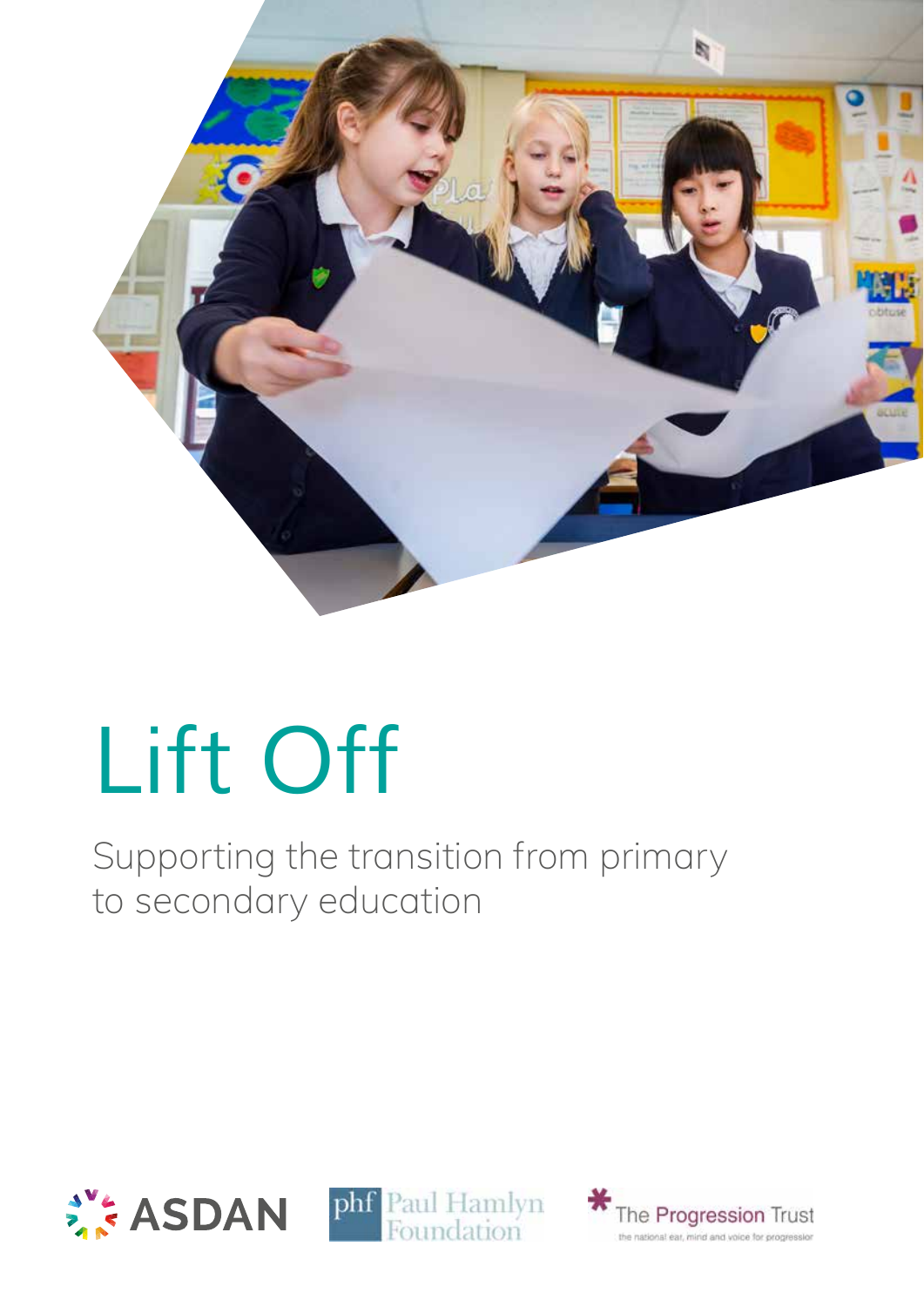**"Transition from primary to secondary school continues to be a point where some pupils begin to fall behind. There can be mistrust between primary and secondary schools around transition. This contributes to a failure to share information about assessment and the curriculum, or to fully understand it when it is shared."**

**Sir Michael Wilshaw, former Chief Inspector of Education, Ofsted1**

*1 Wilshaw M (2016) Education and Skills: The Annual Report of Her Majesty's Chief Inspector of Education, Children's Services and Skills 2015/16, London: Ofsted*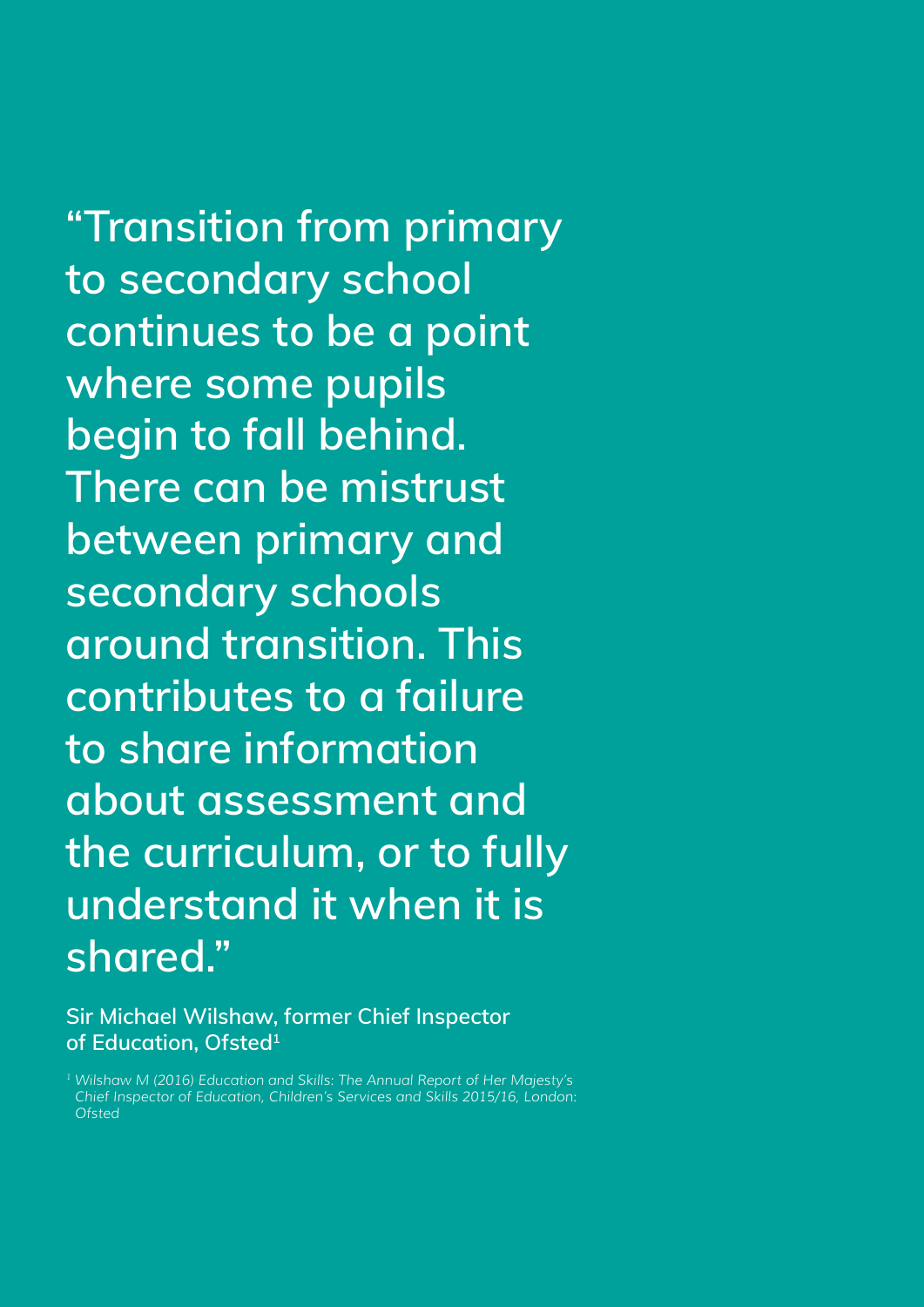### *Background*

### **Why transition matters**

The transition from primary to secondary school can be a traumatic step for many young people. They have to deal with new challenges including negotiating their way around a bigger school environment, learning a new timetable, coping with greater expectations from teachers and trying to make new friends. All of this leaves some children feeling vulnerable and a less successful transition can lead to a dip in performance at school, and poor attendance and engagement.

### **The impact on learners**

Evidence shows that pupils from the poorest backgrounds are the most likely to struggle with transition, meaning they can end up under-performing throughout their time at secondary school. Learners who find it difficult to integrate into 'big school' are also less likely to continue on to further and higher education, training and employment.

To give pupils the best chance of success and to help schools maintain progress, strategies are needed to support them during this pivotal time in their education.

### **Responding to the evidence**

'Building for progression: a foot on the ladder' set out to develop and test a range of strategies to support learners in the transition from primary to secondary education. The project was funded by the Paul Hamlyn Foundation and informed by:

- work on resilience from the Marmot report from Public Health England<sup>2</sup>, which asserted: "Resilience is the capacity to 'bounce back' despite adversity, and achieve good outcomes...those who need it most [people from disadvantaged backgrounds] tend to have it least." The report adds that: "...schools can build resilience by improving achievements, supporting transitions, promoting healthy behaviours."
- James J. Heckman's report<sup>3</sup>, which found that: "...socioemotional (noncognitive) skills foster cognitive skills and are an important product of successful families and successful interventions in disadvantaged families."
- The Progression Trust's work on Progression Theory and the ProgressionSmart characteristics
- ASDAN's curriculum development expertise and learning to learn methodology

The project has attracted the strategic interest and support of both the National Association of Headteachers (NAHT) and The Association of School and College Leaders (ASCL), who contributed to the project's dissemination event in London in November 2016.

- *2 Marmot M (2014) Local action on health inequalities: building children and young people's resilience in schools, London: Public Health England*
- *3 Heckman J (2008) Schools, Skills, and Synapses, Oregon: Economic Inquiry*

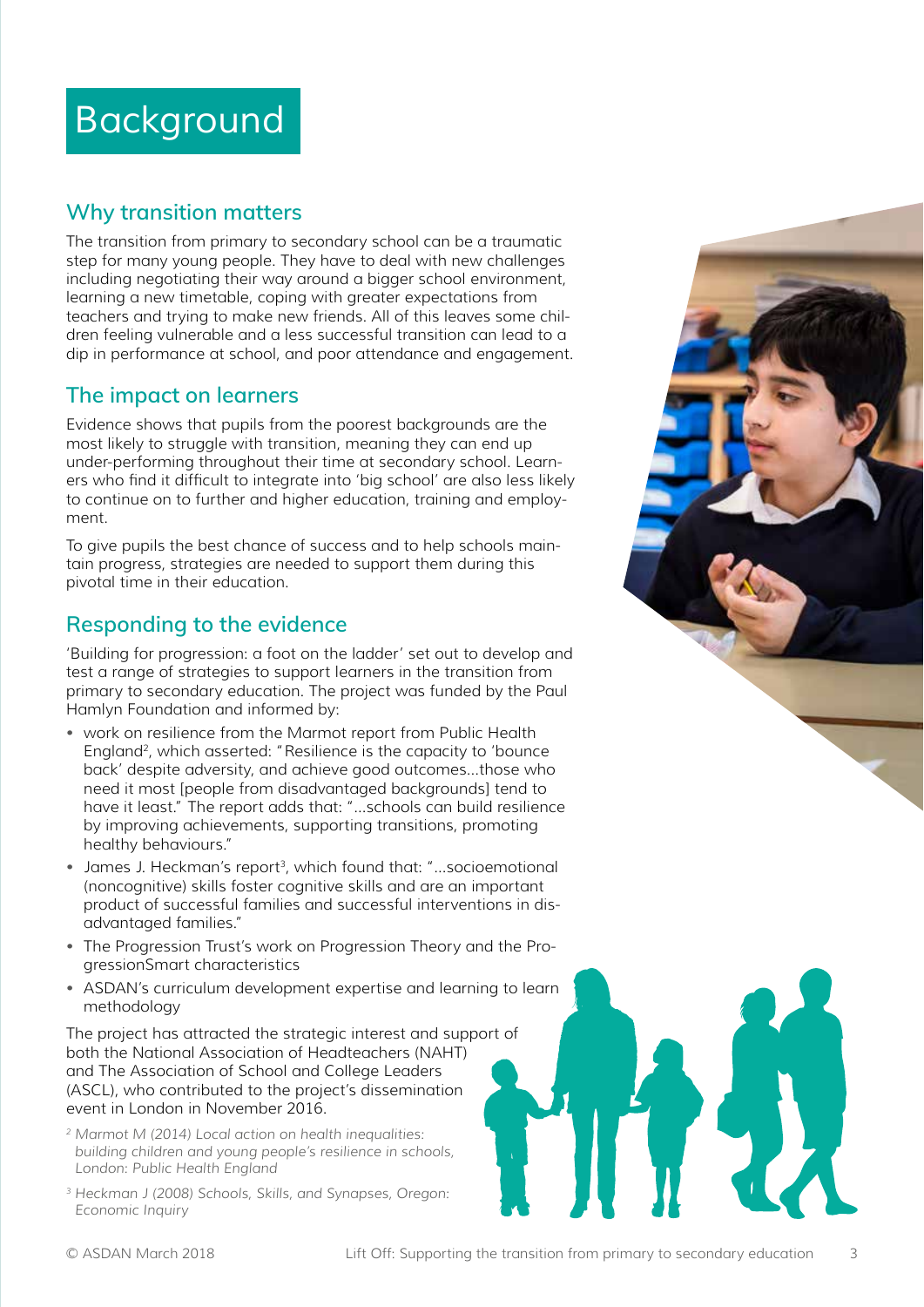### *Action research project*

The aim of the 18-month Paul Hamlyn Foundation funded project 'Building for Progression: a foot on the ladder' was to create and trial classroom activities to support learners in their transition from primary to secondary education.

### **Classroom trials**

A range of classroom activities were piloted by a mixed, non-selective secondary school (The Avon Valley School) alongside three of its main feeder primary schools (Boughton Leigh Junior School, Northlands Primary School and Riverside Academy). All four schools are in Rugby. The catchment area of the secondary school includes two Lower-layer Super Output Areas (LSOAs) that rank within the top 10% most educationally deprived LSOAs nationally<sup>5</sup>.

### **Evaluation methodology**

Tiller Research Ltd, in association with Dr Niall Galbraith from the University of Wolverhampton's Institute of Psychology, undertook an independent mixed-methods evaluation of the impact of the project. Of particular interest was the extent to which the project supported learners to make a successful transition from primary to secondary school; how the project activities supported learners to develop key characteristics and skills, such as confidence, social skills and learning strategies; and the extent to which the project enabled schools to 'close the gap' between the success of the most disadvantaged learners and their peers.

There were quantitative and qualitative elements of the evaluation, both of which were carried out with the intervention group taking part in the pilot scheme and a comparison group that did not take part.

- The quantitative element used a 32-item questionnaire, which learners undertook at three points: before participation in the project (Year 5), immediately prior to transition (Year 6) and at the end of their first half-term at secondary school (Year 7). The questionnaire was developed to identify learners' self-reported thinking, attitudes, beliefs and behaviours relevant to the project's challenge activities. In addition, measures were used to assess the key outcome areas of self-efficacy and self-esteem, including the independently validated Children's Hope Scale<sup>6</sup>.
- The qualitative element of the evaluation consisted of discussion groups immediately prior to transition (Year 6), to establish learners' thoughts, feelings and expectations about secondary school, and again at the end of learners' first half-term (Year 7) to examine their experience of the early stages of secondary school.

#### The Tiller Research Ltd. External Project Evaluation can be viewed in full at: *www.asdan.org.uk/lift-off*

*4 Progression equation © Philip Dent, 2006*

- *5 in the Education, Skills and Training domain of The English Indices of Deprivation. Warwickshire Observatory (2015) Briefing Note: Indices of Multiple Deprivation 2015 (2015) Warwick: Warwickshire Observatory*
- *6 Snyder C R, Hoza B, Pelham W E, Rapoff M, Ware L, Danovsky M, Highberger L, Rubinstein H and Stahl K J (1997) The Development and Validation of the Children's Hope Scale, Atlanta: Journal of Pediatric Psychology*

### **Progression Theory**

Awareness + Aspiration + Attainment =  $Proaresion<sup>4</sup>$ 

### **The ProgressionSmart characteristics**

**Awareness:** Strengths, Possibilities, Challenges, Routes, Information, Support

**Aspiration:** Self-worth, Self-efficacy, Self-control, Purpose, Resilience, Determination

**Attainment:** Planning, Communication, Self-improvement, Application, Collaboration, Problem Solving

### **Children's Hope Scale**

The six sentences below describe how children think about themselves and how they do things in general:

- I think I am doing pretty well.
- I can think of many ways to get the things in life that are most important to me.
- I am doing just as well as other kids my age.
- When I have a problem, I can come up with lots of ways to solve it.
- I think the things I have done in the past will help me in the future.
- Even when others want to quit, I know that I can find ways to solve the problem.

For each, children are asked if it describes them: none of the time (1 point); a little of the time (2); some of the time (3); a lot of the time (4); most of the time (5); all of the time (6). The points are added to give their score.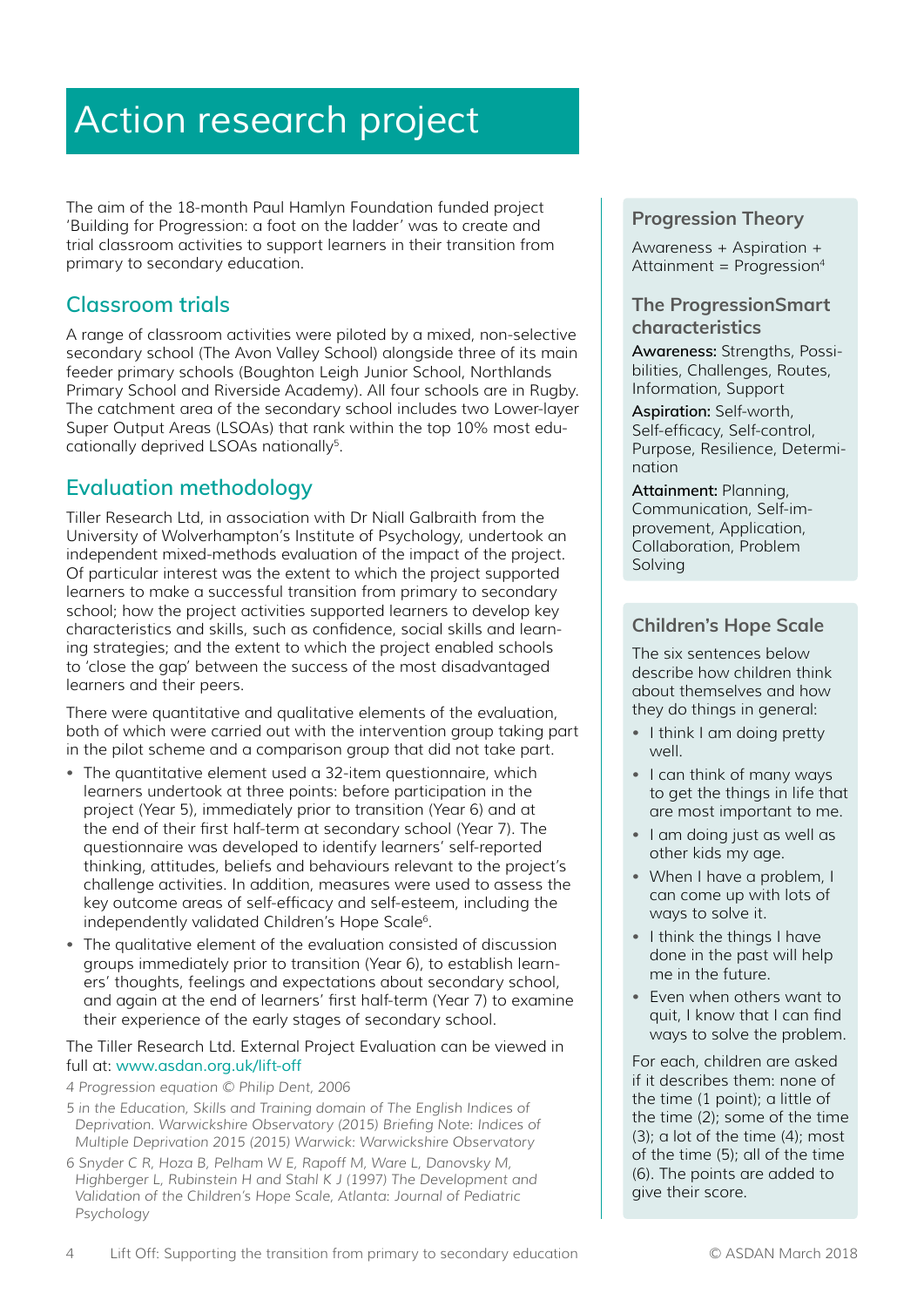## *Key findings*

### **Increased confidence in learners about moving to secondary school**

Learners in the intervention and comparison groups expressed similar concerns and nervousness about their imminent move to secondary school. However, those learners who participated in the project were more likely than those in the comparison group to be confident at the end of Year 6 about their transition to secondary school (Fig 1), and to be looking forward to the new experience (Fig 2).



*Fig 1: Learners' feelings about moving to secondary school at the end of Year 6*

### **Development of practical and psychological strategies for transition**

Learners in the Year 6 intervention group discussed a range of practical and psychological strategies which they intended to use to make the most of their move to secondary school.

This contrasted with the comparison group who did not display this level and range of strategic thinking towards their impending transition. For example:

**"Take risks… So, if there's a trip or something, that you're nervous about, you should still try and go."** 

*Learner from the intervention group*



*Fig 2: Percentage of pupils at the end of Year 6 for whom* 

group

group

of the comparison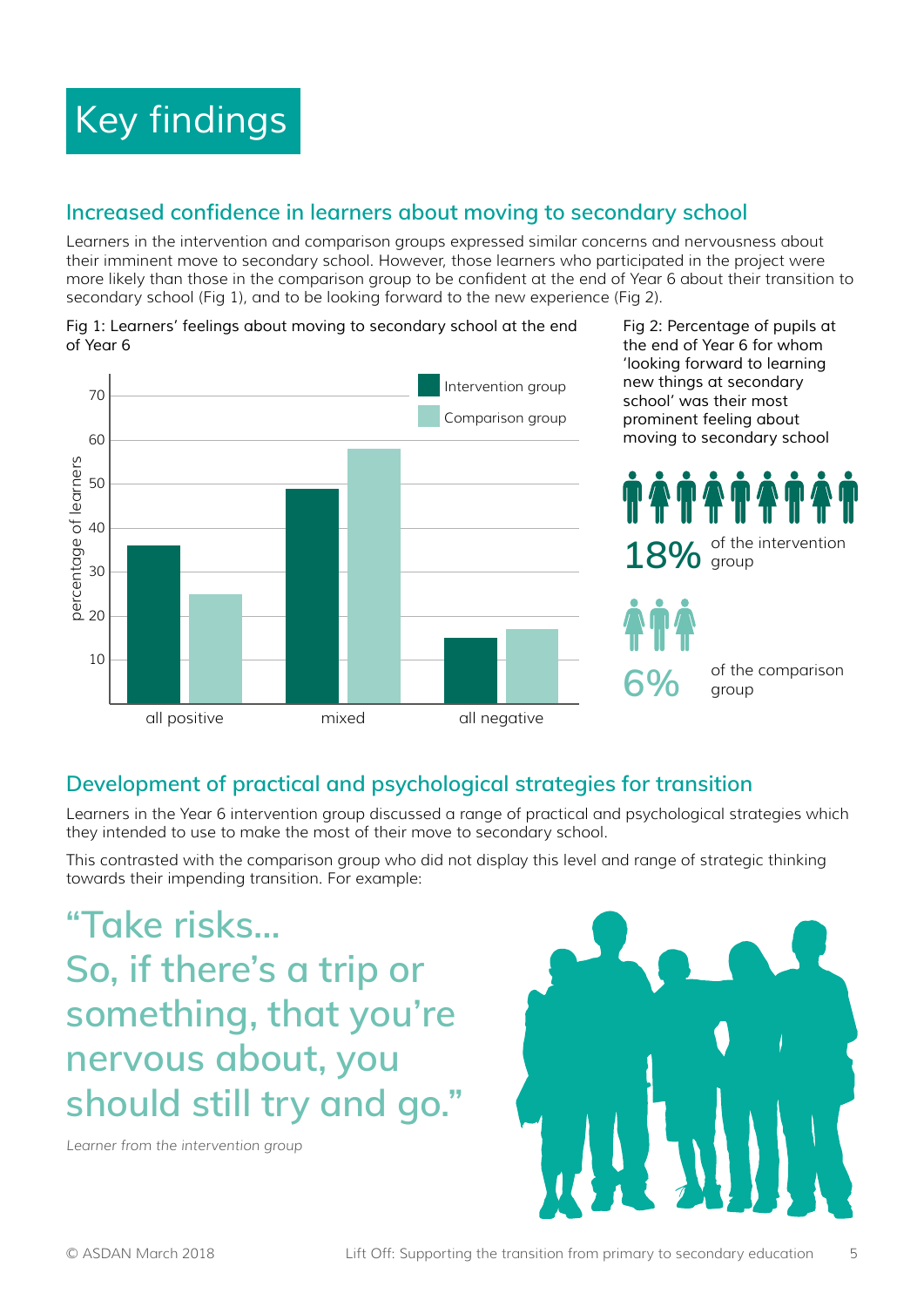### **A positive impact on learners' initial experiences of secondary school**

The project's approach and challenge activities were successful in enabling learners to identify and enact positive engagement with transition.

Half a term into secondary school, there was evidence that this more positive starting position had a positive impact on learners' initial experience of their new school. Not only did the intervention cohort have a more positive view of their new school than the comparison group had done at the same stage (Fig 3), but they also demonstrated a greater level of engagement with the learning process.

The quantitative data indicates that those in the intervention group generally showed a greater improvement in their questionnaire scores between Year 6 and Year 7 than their comparison group counterparts. A statistically significant difference was found on the Children's Hope Scale, with the intervention group showing a greater mean increase from Year 6 to Year 7 than the comparison group (Fig 4).

#### *Fig 3: Learners' feelings about their experiences of secondary school*  after the first half term



### **Development of learners' key skills and characteristics**

Feedback from teachers supports the evidence from learners that the project challenges had enabled learners to develop ProgressionSmart characteristics and skills. Several participating primary school teachers gave explicit examples of how learners in the intervention group were more prepared for secondary school than those in the comparison group had been. For example:

**"A lot of my children last year weren't ready to go to secondary school… a lot more of them this year are understanding what they're going to face when they get there, and have different things that can support them in terms of their understanding of self-control and things like that. They're thinking about their self-esteem and about their routes already. So they know the sorts of things that they need to focus on."**

*Feedback gathered from a teacher working with the intervention group as part of the Appreciative Inquiry process*

*Fig 4: Mean increase in Hope attribute scores from Year 6 to*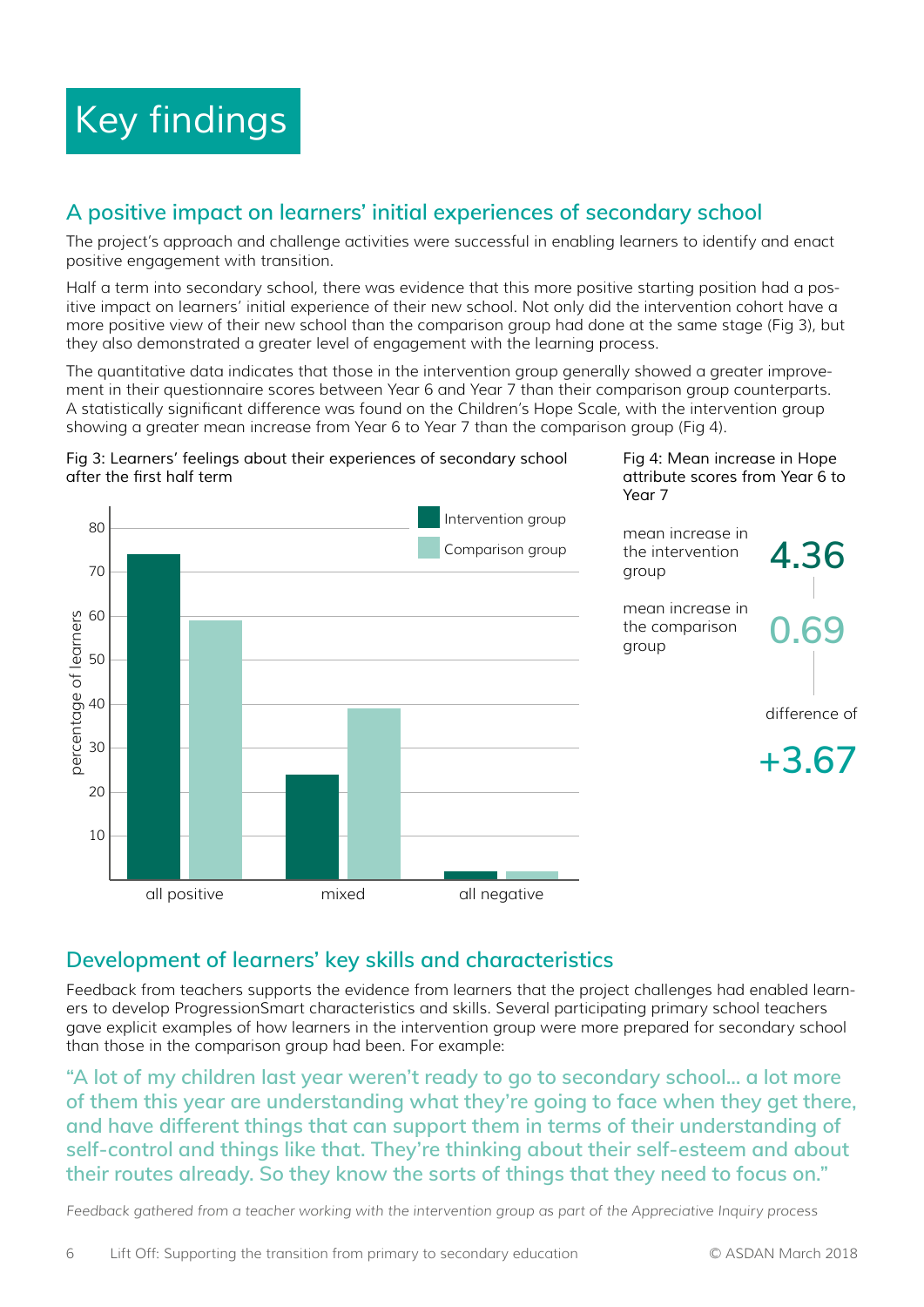### *Key findings*

### **Closing the gap for disadvantaged learners**

The quantitative data analysis demonstrates that those learners who had the lowest starting position showed the greatest improvement from Year 6 to Year 7. Those in the bottom quartile of overall attribute scores at the end of Year 6 made significantly greater improvements from Year 6 to Year 7 than those in the top quartile, in particular in attainment and self-esteem (Fig 5).

This effect was much stronger for the intervention group, suggesting that participating in the challenges was effective in narrowing the gap between learners with the greatest level of need and their peers.

#### *Fig 5: Mean increase in attribute scores from Year 6 to Year 7 for the bottom quartile of learners*



### **Improved attainment among learners with SEND**

Learners with special educational needs and disabilities (SEND) who participated in the project showed improvements in attainment and self-efficacy a year earlier than SEND learners in the comparison group.

In addition, the self-efficacy of those SEND learners in the intervention group was much lower than that of non-SEND learners in Year 5, but similar to that of non-SEND learners by the end of Year 6. This indicates that the challenges enabled SEND learners to 'close the gap' in self-efficacy with their non-SEND peers prior to transition, and maintain a level largely equivalent to their non-SEND peers into Year 7 (Fig 6).





### **Conclusion**

The findings are that the 'Building for progression: a foot on the ladder' project has had a positive impact both on supporting transition from primary to secondary school and on enabling a wider engagement with learning.

The evidence shows that this action research project has had a positive impact by enabling learners to develop their resilience and engage productively with their new school environment.